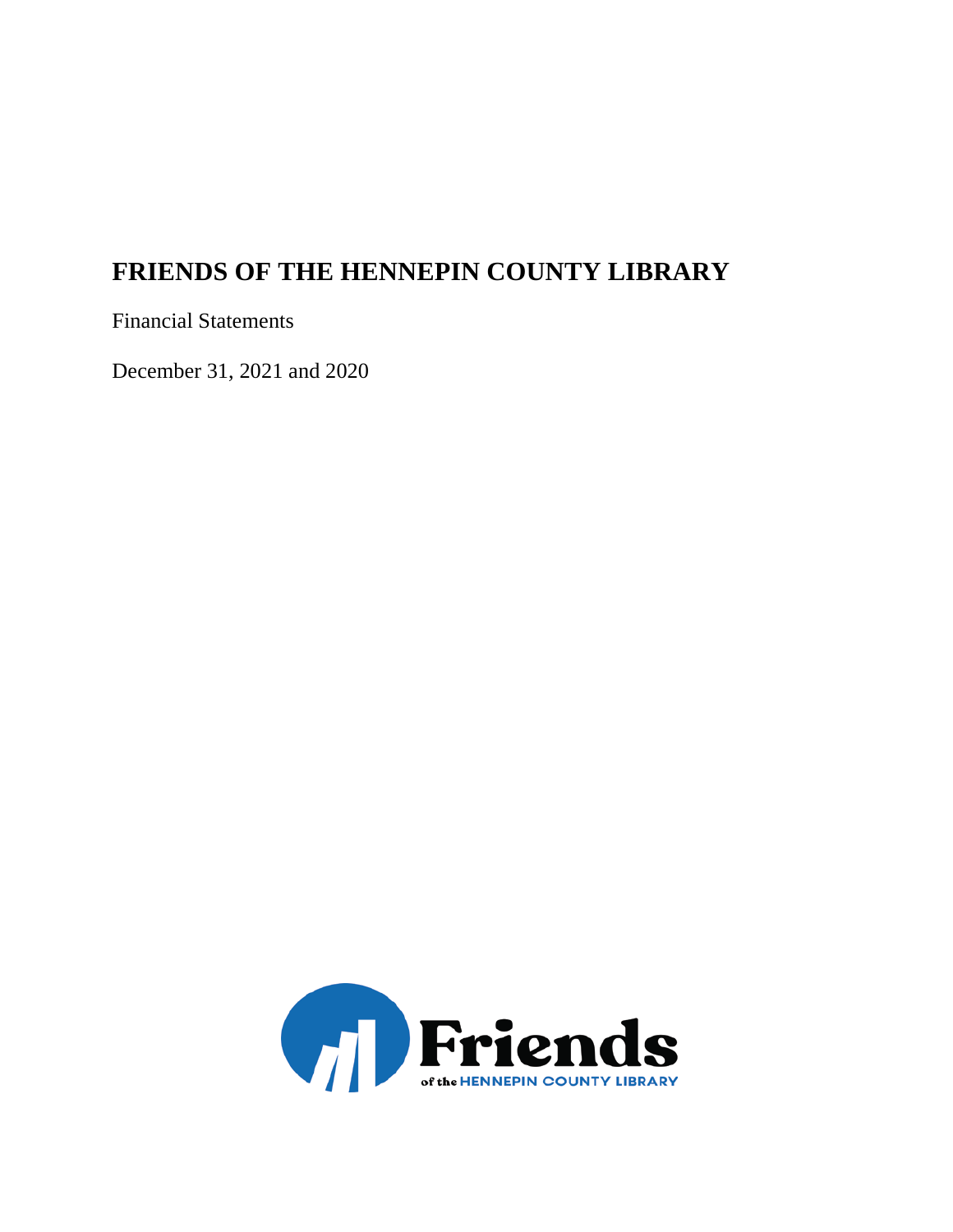## **Table of Contents**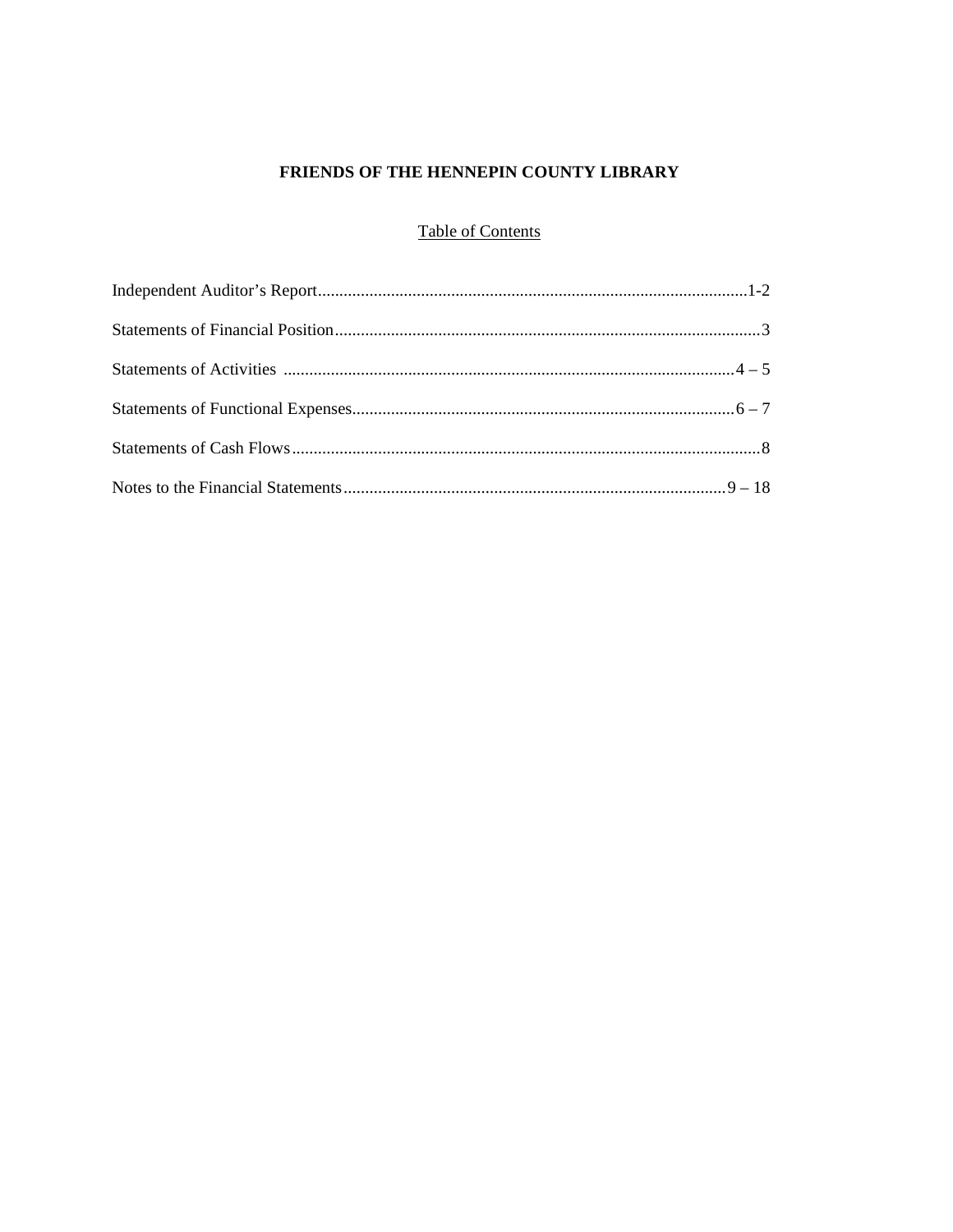

600 INWOOD AVENUE NORTH **SUITE 160** OAKDALE, MN 55128 TEL: (651) 636-3806 FAX: (651) 636-1136 [www.akinshenke.com](http://www.akinshenke.com/)

## **INDEPENDENT AUDITOR'S REPORT**

Board of Directors Friends of the Hennepin County Library Minneapolis, Minnesota

We have audited the accompanying financial statements of Friends of the Hennepin County Library (a nonprofit organization), which comprise the statements of financial position as of December 31, 2021 and 2020, and the related statements of activities, functional expenses, and cash flows for the years then ended, and the related notes to the financial statements.

In our opinion, the financial statements referred to above present fairly, in all material respects, the financial position of Friends of the Hennepin County Library as of December 31, 2021 and 2020, and the changes in net assets and its cash flows for the years then ended in accordance with accounting principles generally accepted in the United States of America.

## **Basis for Opinion**

We conducted our audits in accordance with auditing standards generally accepted in the United States of America. Our responsibilities under those standards are further described in the Auditor's Responsibilities for the Audit of the Financial Statements section of our report. We are required to be independent of Friends of the Hennepin County Library and to meet our other ethical responsibilities in accordance with the relevant ethical requirements relating to our audits. We believe that the audit evidence we have obtained is sufficient and appropriate to provide a basis for our audit opinion.

## **Responsibilities of Management for the Financial Statements**

Management is responsible for the preparation and fair presentation of the financial statements in accordance with accounting principles generally accepted in the United States of America, and for the design, implementation, and maintenance of internal control relevant to the preparation and fair presentation of financial statements that are free from material misstatement, whether due to fraud or error.

In preparing the financial statements, management is required to evaluate whether there are conditions or events, considered in the aggregate, that raise substantial doubt about Friends of the Hennepin County Library's ability to continue as a going concern within one year after the date that the financial statements are available to be issued.

## **Auditor's Responsibilities for the Audit of the Financial Statements**

Our objectives are to obtain reasonable assurance about whether the financial statements as a whole are free from material misstatement, whether due to fraud or error, and to issue an auditor's report that includes our opinion. Reasonable assurance is a high level of assurance but is not absolute assurance and therefore is not a guarantee that an audit conducted in accordance with generally accepted auditing standards will always detect a material misstatement when it exists. The risk of not detecting a material misstatement resulting from fraud is higher than for one resulting from error, as fraud may involve collusion, forgery, intentional omissions, misrepresentations, or the override of internal control. Misstatements, including omissions, are considered material if there is a substantial likelihood that, individually or in the aggregate, they would influence the judgment made by a reasonable user based on the financial statements.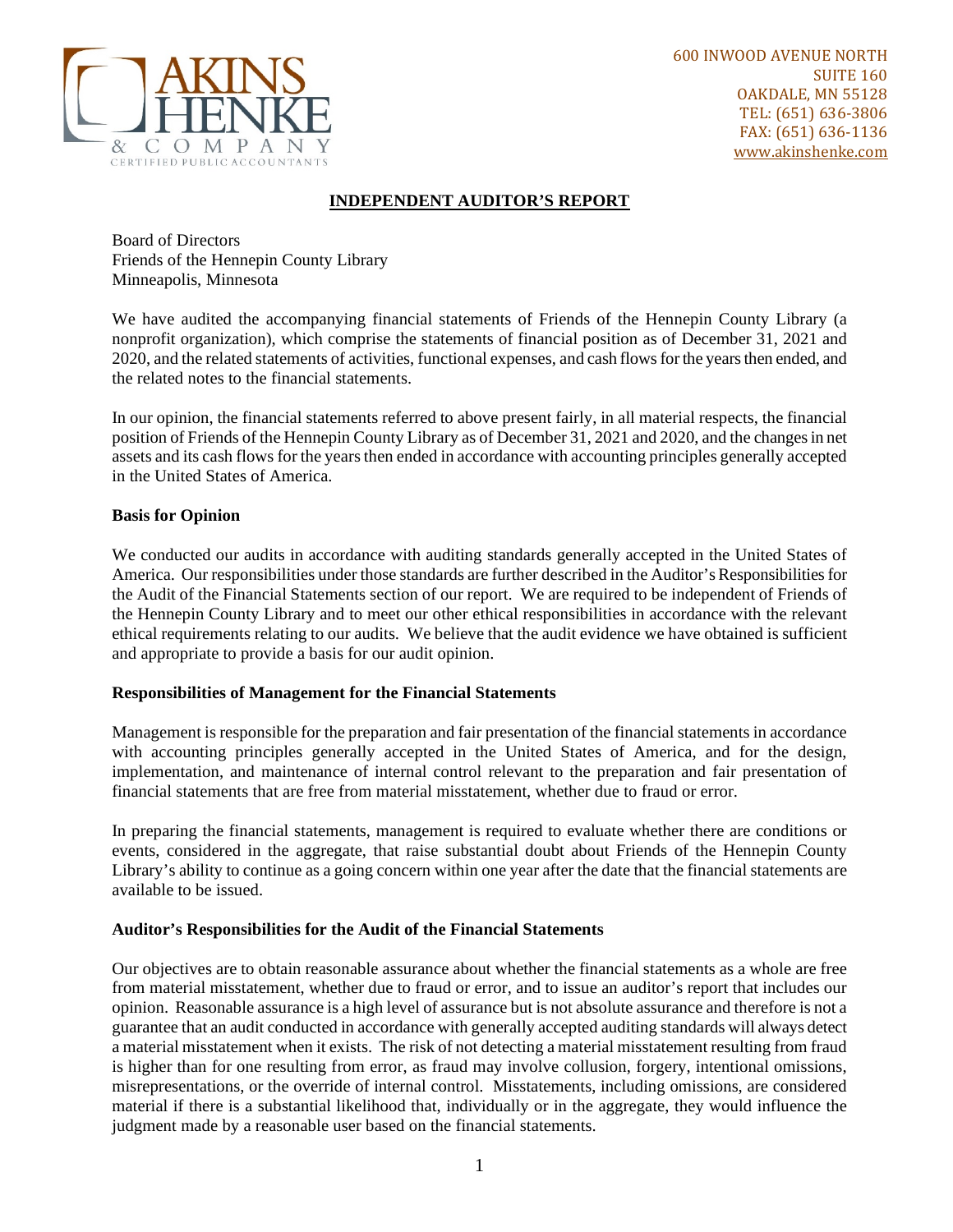Board of Directors Friends of the Hennepin County Library Page 2

## **INDEPENDENT AUDITOR'S REPORT, continued**

In performing an audit in accordance with generally accepted auditing standards, we:

- Exercise professional judgment and maintain professional skepticism throughout the audit.
- Identify and assess the risks of material misstatement of the financial statements, whether due to fraud or error, and design and perform audit procedures responsive to those risks. Such procedures include examining, on a test basis, evidence regarding the amounts and disclosures in the financial statements.
- Obtain an understanding of internal control relevant to the audit in order to design audit procedures that are appropriate in the circumstances, but not for the purpose of expressing an opinion on the effectiveness of Friends of the Hennepin County Library's internal control. Accordingly, no such opinion is expressed.
- Evaluate the appropriateness of accounting policies used and the reasonableness of significant accounting estimates made by management, as well as evaluate the overall presentation of the financial statements.
- Conclude whether, in our judgment, there are conditions or events, considered in the aggregate, that raise substantial doubt about Friends of the Hennepin County Library's ability to continue as a going concern for a reasonable period of time.

We are required to communicate with those charged with governance regarding, among other matters, the planned scope and timing of the audit, significant audit findings, and certain internal control related matters that we identified during the audit.

May 26, 2022

Akins Henke and Company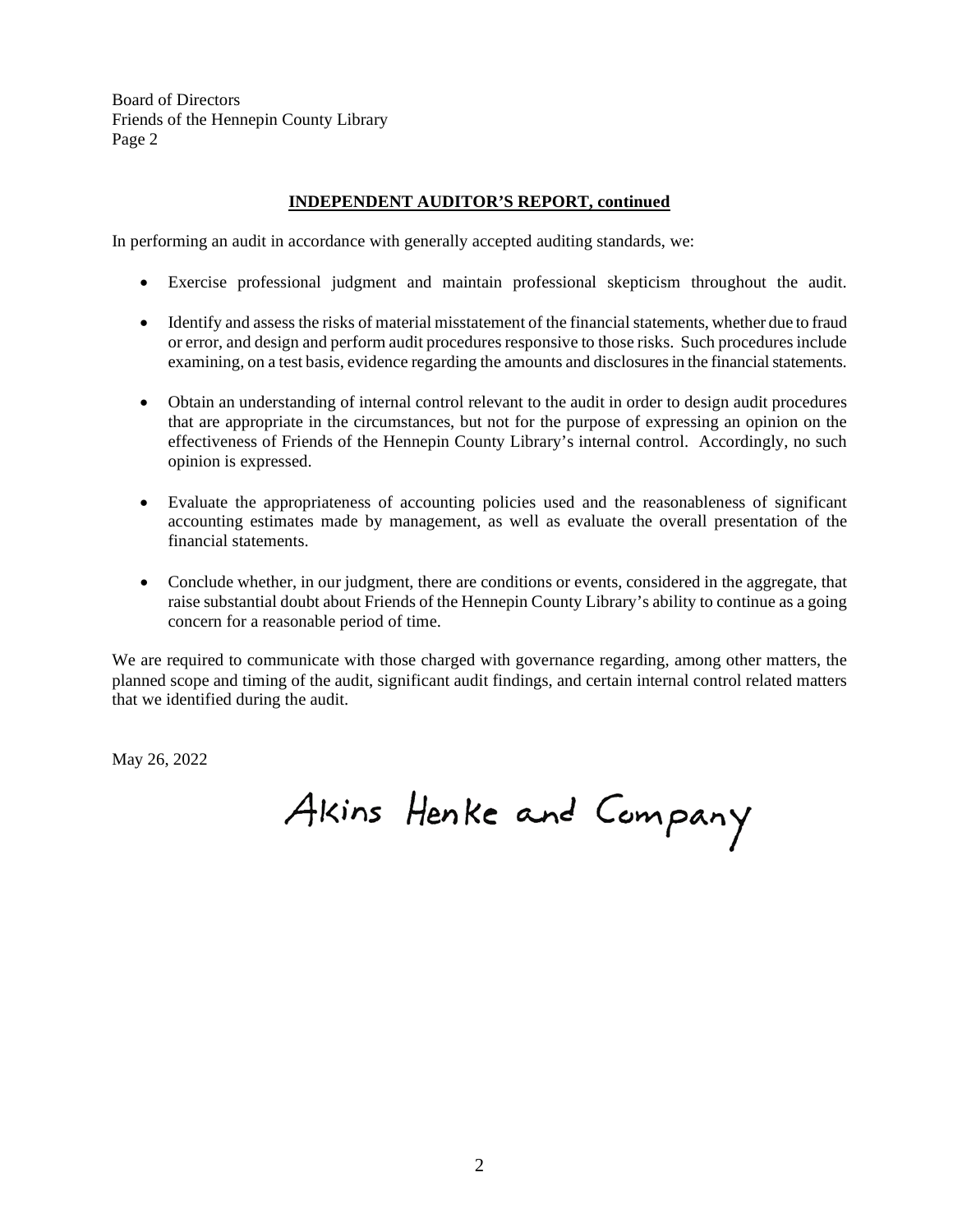Statements of Financial Position December 31, 2021 and 2020

| <b>ASSETS</b>                                                    | 2021             | 2020            |
|------------------------------------------------------------------|------------------|-----------------|
| Current assets:                                                  |                  |                 |
| Cash                                                             | \$<br>1,035,540  | 567,572         |
| Promises to give                                                 | 42,387           | 67,134          |
| Prepaid expenses                                                 | 37,057           | 44,026          |
| Total current assets                                             | 1,114,984        | 678,732         |
|                                                                  |                  |                 |
| Noncurrent assets:                                               |                  |                 |
| Investments                                                      | 6,758,571        | 4,636,605       |
| Equipment and website, net                                       | 63,401           | 46,466          |
| Total noncurrent assets                                          | 6,821,972        | 4,683,071       |
| <b>TOTAL ASSETS</b>                                              | \$<br>7,936,956  | 5,361,803       |
| <b>LIABILITIES AND NET ASSETS</b><br><b>Current liabilities:</b> |                  |                 |
|                                                                  | \$               |                 |
| Accounts payable<br>Accrued compensation                         | 27,905<br>41,864 | 9,589<br>47,861 |
| Deferred program fees                                            | 262,141          | 207,654         |
| Total current liabilities                                        |                  |                 |
|                                                                  | 331,910          | 265,104         |
| Net assets:                                                      |                  |                 |
| Without donor restrictions:                                      |                  |                 |
| Board designated                                                 | 759,620          | 743,115         |
| Undesignated                                                     | 5,475,459        | 2,815,038       |
| Total without donor restrictions                                 | 6,235,079        | 3,558,153       |
| With donor restrictions                                          | 1,369,967        | 1,538,546       |
| Total net assets                                                 | 7,605,046        | 5,096,699       |
|                                                                  |                  |                 |
| <b>TOTAL LIABILITIES AND</b><br><b>NET ASSETS</b>                | \$<br>7,936,956  | 5,361,803       |
|                                                                  |                  |                 |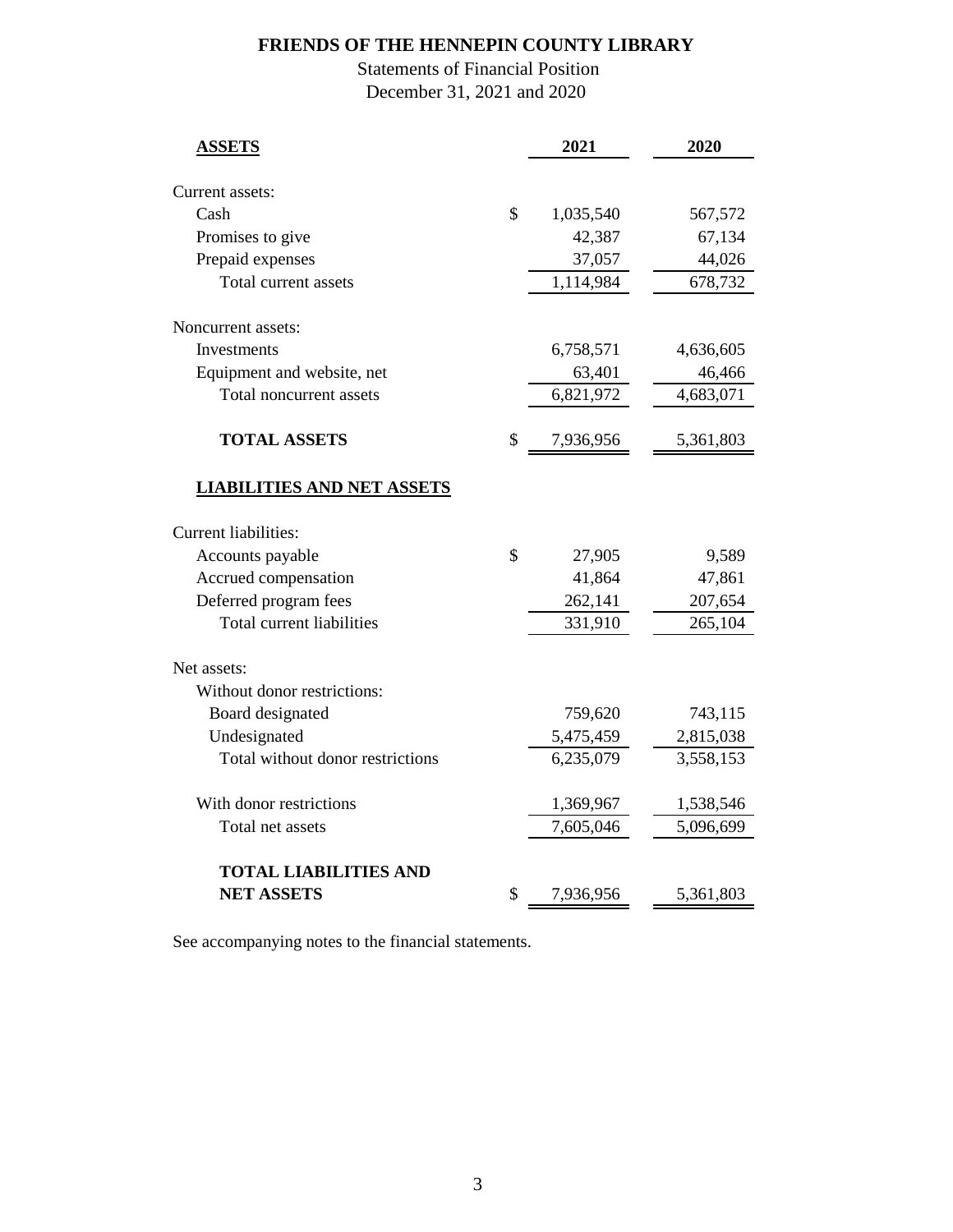## Statement of Activities For the Year Ended December 31, 2021

|                                               | <b>Without Donor</b><br><b>Restrictions</b> | <b>With Donor</b><br><b>Restrictions</b> | <b>Total</b> |
|-----------------------------------------------|---------------------------------------------|------------------------------------------|--------------|
| <b>SUPPORT AND REVENUE:</b>                   |                                             |                                          |              |
| Corporate, foundation and government grants   | \$<br>593,383                               | 100,000                                  | 693,383      |
| In-kind contributions                         | 64,365                                      |                                          | 64,365       |
| Memberships, individual gifts and memorials   | 4,565,231                                   | 8,325                                    | 4,573,556    |
| Program revenue                               | 243,433                                     |                                          | 243,433      |
| Investment income                             | 388,325                                     | 71,647                                   | 459,972      |
| <b>Total Support and Revenue</b>              | 5,854,737                                   | 179,972                                  | 6,034,709    |
|                                               |                                             |                                          |              |
| <b>NET ASSETS RELEASED FROM RESTRICTIONS:</b> |                                             |                                          |              |
| <b>Restrictions satisfied</b>                 | 348,551                                     | (348, 551)                               |              |
| <b>EXPENSES:</b>                              |                                             |                                          |              |
| Program services                              | 2,742,119                                   |                                          | 2,742,119    |
| General and administrative                    | 130,844                                     |                                          | 130,844      |
| Fundraising                                   | 653,399                                     |                                          | 653,399      |
| <b>Total Expenses</b>                         | 3,526,362                                   |                                          | 3,526,362    |
|                                               |                                             |                                          |              |
| <b>CHANGE IN NET ASSETS</b>                   | 2,676,926                                   | (168, 579)                               | 2,508,347    |
| <b>NET ASSETS - BEGINNING OF YEAR</b>         | 3,558,153                                   | 1,538,546                                | 5,096,699    |
| <b>NET ASSETS - END OF YEAR</b>               | \$<br>6,235,079                             | 1,369,967                                | 7,605,046    |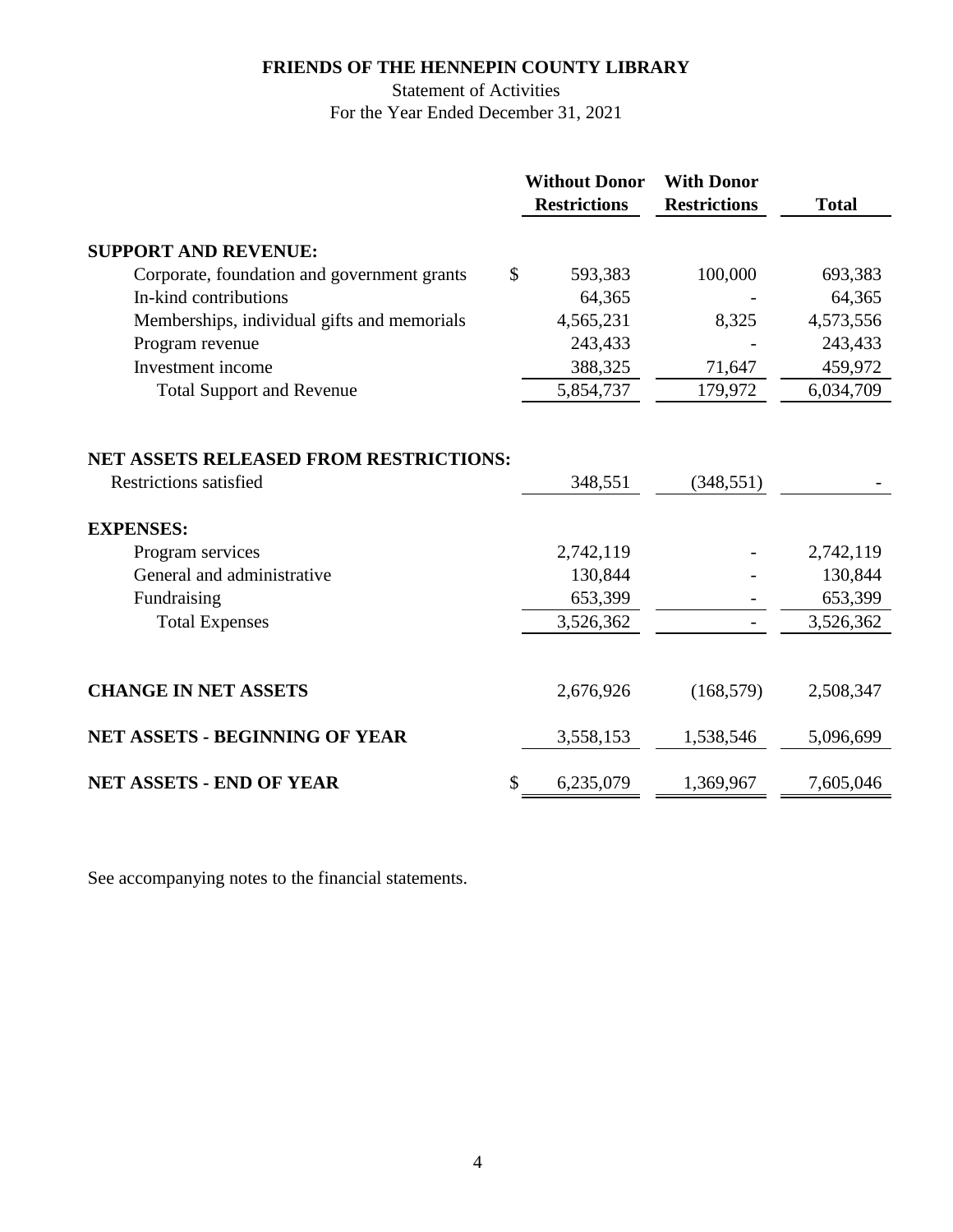## Statement of Activities For the Year Ended December 31, 2020

|                                                                                                    | <b>Without Donor</b><br><b>Restrictions</b> | <b>With Donor</b><br><b>Restrictions</b> | <b>Total</b> |
|----------------------------------------------------------------------------------------------------|---------------------------------------------|------------------------------------------|--------------|
| <b>SUPPORT AND REVENUE:</b>                                                                        |                                             |                                          |              |
| Corporate, foundation and government grants                                                        | \$<br>733,004                               | 5,467                                    | 738,471      |
| In-kind contributions                                                                              | 79,366                                      |                                          | 79,366       |
| Memberships, individual gifts and memorials                                                        | 1,740,868                                   | 55,940                                   | 1,796,808    |
| Program revenue                                                                                    | 189,878                                     |                                          | 189,878      |
| Investment income                                                                                  | 399,192                                     | 95,140                                   | 494,332      |
| <b>Total Support and Revenue</b>                                                                   | 3,142,308                                   | 156,547                                  | 3,298,855    |
| <b>NET ASSETS RELEASED FROM RESTRICTIONS:</b><br><b>Restrictions satisfied</b><br><b>EXPENSES:</b> | 294,841                                     | (294, 841)                               |              |
|                                                                                                    | 2,222,027                                   |                                          | 2,222,027    |
| Program services<br>General and administrative                                                     | 118,675                                     |                                          | 118,675      |
| Fundraising                                                                                        | 644,619                                     |                                          | 644,619      |
| <b>Total Expenses</b>                                                                              | 2,985,321                                   |                                          | 2,985,321    |
|                                                                                                    |                                             |                                          |              |
| <b>CHANGE IN NET ASSETS</b>                                                                        | 451,828                                     | (138, 294)                               | 313,534      |
| <b>NET ASSETS - BEGINNING OF YEAR</b>                                                              | 3,106,325                                   | 1,676,840                                | 4,783,165    |
| <b>NET ASSETS - END OF YEAR</b>                                                                    | \$<br>3,558,153                             | 1,538,546                                | 5,096,699    |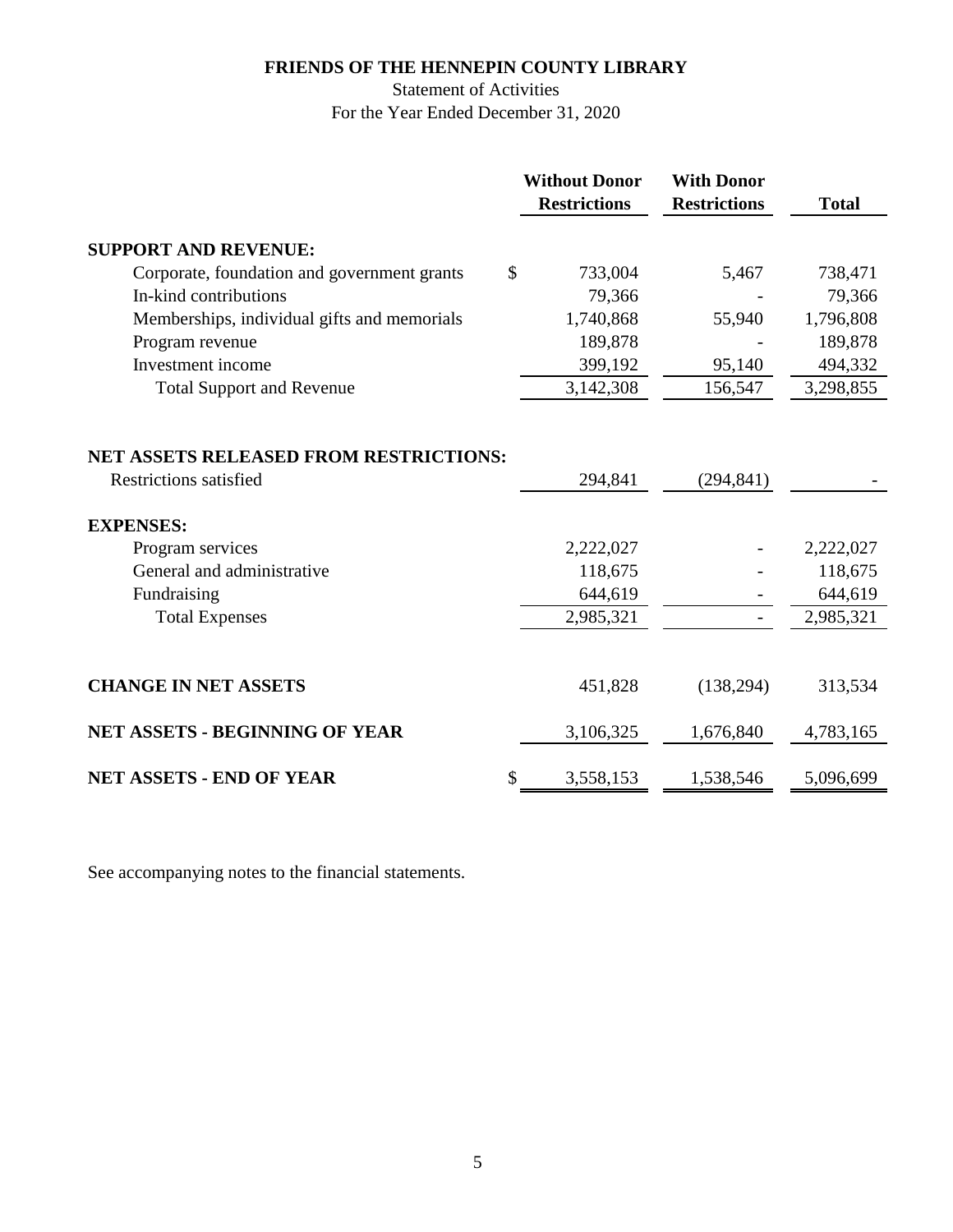Statement of Functional Expenses For the Year Ended December 31, 2021

|                          | <b>Program Services</b> |                                         |                                                   |                                         |                                            | <b>Support Services</b>                     |                    |                                                   |              |
|--------------------------|-------------------------|-----------------------------------------|---------------------------------------------------|-----------------------------------------|--------------------------------------------|---------------------------------------------|--------------------|---------------------------------------------------|--------------|
|                          |                         | Library<br><b>Support</b><br>and Grants | <b>Programs</b><br>and Public<br><b>Awareness</b> | <b>Pen Pals</b><br><b>Author Series</b> | <b>Total</b><br>Program<br><b>Services</b> | <b>General</b> and<br><b>Administrative</b> | <b>Fundraising</b> | <b>Total</b><br><b>Support</b><br><b>Services</b> | <b>Total</b> |
| <b>Salaries</b>          | \$                      | 63,123                                  | 235,331                                           | 83,464                                  | 381,918                                    | 59,406                                      | 268,662            | 328,068                                           | 709,986      |
| Payroll taxes            |                         | 4,350                                   | 16,208                                            | 5,747                                   | 26,305                                     | 4,083                                       | 18,428             | 22,511                                            | 48,816       |
| Employee benefits        |                         | 6,975                                   | 26,057                                            | 9,136                                   | 42,168                                     | 2,634                                       | 28,298             | 30,932                                            | 73,100       |
| Total personnel costs    |                         | 74,448                                  | 277,596                                           | 98,347                                  | 450,391                                    | 66,123                                      | 315,388            | 381,511                                           | 831,902      |
| Accounting/audit         |                         |                                         |                                                   |                                         |                                            | 18,669                                      |                    | 18,669                                            | 18,669       |
| Insurance                |                         |                                         | 615                                               |                                         | 615                                        | 3,341                                       |                    | 3,341                                             | 3,956        |
| Processing fees          |                         |                                         |                                                   | 16,842                                  | 16,842                                     | 6,784                                       | 28,962             | 35,746                                            | 52,588       |
| Occupancy                |                         | 5,791                                   | 21,481                                            | 7,617                                   | 34,889                                     | 5,375                                       | 24,101             | 29,476                                            | 64,365       |
| Marketing                |                         |                                         | 3,005                                             |                                         | 3,005                                      | 1,091                                       | 47,814             | 48,905                                            | 51,910       |
| Office supplies          |                         |                                         |                                                   |                                         |                                            | 1,605                                       | 725                | 2,330                                             | 2,330        |
| Software and technology  |                         |                                         | 11,353                                            | 7,420                                   | 18,773                                     | 4,396                                       | 13,222             | 17,618                                            | 36,391       |
| Dues and subscriptions   |                         | 130                                     | 29                                                |                                         | 159                                        | 2,797                                       |                    | 2,797                                             | 2,956        |
| Consultants              |                         | 19,800                                  | 18,680                                            | 5,790                                   | 44,270                                     | 16,926                                      | 14,400             | 31,326                                            | 75,596       |
| Meetings and conferences |                         |                                         | 52                                                | 66                                      | 118                                        | 2,019                                       | 1,662              | 3,681                                             | 3,799        |
| Travel                   |                         |                                         | 100                                               | 1,890                                   | 1,990                                      | 33                                          | 385                | 418                                               | 2,408        |
| Library grants           |                         | 2,005,000                               |                                                   |                                         | 2,005,000                                  |                                             |                    | $\overline{\phantom{a}}$                          | 2,005,000    |
| Postage and printing     |                         |                                         | 37,064                                            | 3,738                                   | 40,802                                     |                                             | 197,909            | 197,909                                           | 238,711      |
| Program events           |                         |                                         | 3,556                                             | 109,668                                 | 113,224                                    |                                             | 192                | 192                                               | 113,416      |
| Depreciation             |                         | 1,967                                   | 7,455                                             | 2,619                                   | 12,041                                     | 1,685                                       | 8,639              | 10,324                                            | 22,365       |
| <b>Total Expenses</b>    | \$                      | 2,107,136                               | 380,986                                           | 253,997                                 | 2,742,119                                  | 130,844                                     | 653,399            | 784,243                                           | 3,526,362    |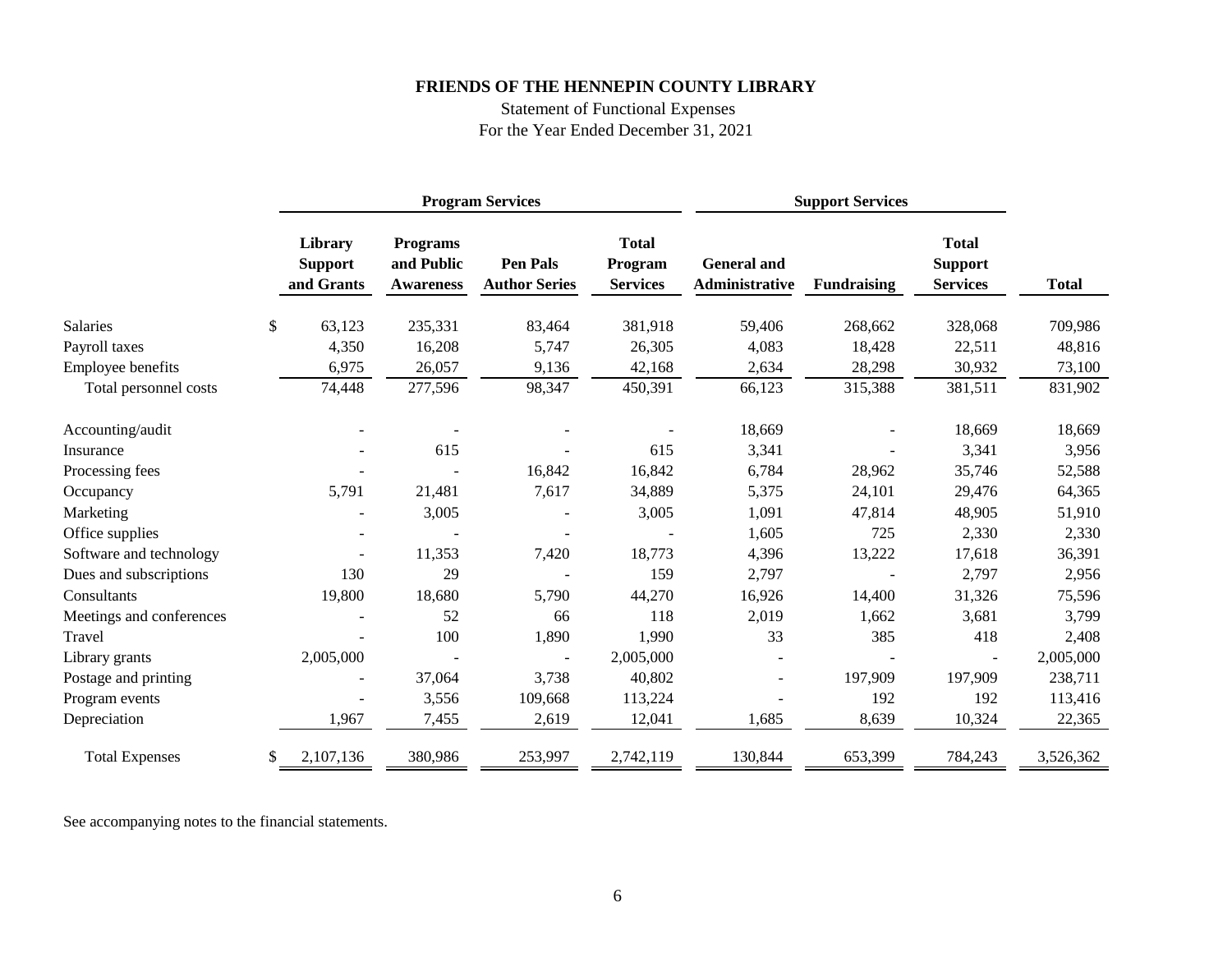Statement of Functional Expenses For the Year Ended December 31, 2020

|                          | <b>Program Services</b> |                                         |                                            |                                         |                                            | <b>Support Services</b>                     |                    |                                                   |              |
|--------------------------|-------------------------|-----------------------------------------|--------------------------------------------|-----------------------------------------|--------------------------------------------|---------------------------------------------|--------------------|---------------------------------------------------|--------------|
|                          |                         | Library<br><b>Support</b><br>and Grants | <b>Programs</b><br>and Public<br>Awareness | <b>Pen Pals</b><br><b>Author Series</b> | <b>Total</b><br>Program<br><b>Services</b> | <b>General</b> and<br><b>Administrative</b> | <b>Fundraising</b> | <b>Total</b><br><b>Support</b><br><b>Services</b> | <b>Total</b> |
| Salaries                 | \$                      | 62,151                                  | 214,480                                    | 78,534                                  | 355,165                                    | 52,230                                      | 226,300            | 278,530                                           | 633,695      |
| Payroll taxes            |                         | 4,388                                   | 15,132                                     | 5,546                                   | 25,066                                     | 3,687                                       | 15,991             | 19,678                                            | 44,744       |
| Employee benefits        |                         | 5,563                                   | 19,133                                     | 7,033                                   | 31,729                                     | 9,099                                       | 20,301             | 29,400                                            | 61,129       |
| Total personnel costs    |                         | 72,102                                  | 248,745                                    | 91,113                                  | 411,960                                    | 65,016                                      | 262,592            | 327,608                                           | 739,568      |
| Accounting/audit         |                         |                                         |                                            |                                         |                                            | 16,450                                      |                    | 16,450                                            | 16,450       |
| Insurance                |                         |                                         |                                            |                                         |                                            | 2,932                                       |                    | 2,932                                             | 2,932        |
| Processing fees          |                         |                                         |                                            | 10,925                                  | 10,925                                     | 4,708                                       | 20,663             | 25,371                                            | 36,296       |
| Occupancy                |                         | 6,316                                   | 21,751                                     | 7,981                                   | 36,048                                     | 5,305                                       | 23,013             | 28,318                                            | 64,366       |
| Marketing                |                         |                                         | 3,564                                      |                                         | 3,564                                      | 188                                         | 54,797             | 54,985                                            | 58,549       |
| Office supplies          |                         |                                         | 7                                          |                                         | 7                                          | 1,716                                       | 426                | 2,142                                             | 2,149        |
| Software and technology  |                         |                                         | 7,209                                      | 3,550                                   | 10,759                                     | 3,211                                       | 27,898             | 31,109                                            | 41,868       |
| Dues and subscriptions   |                         |                                         | 789                                        | 666                                     | 1,455                                      | 1,678                                       | 5                  | 1,683                                             | 3,138        |
| Consultants              |                         | 56,429                                  | 68,331                                     | 31,724                                  | 156,484                                    | 16,783                                      | 74,382             | 91,165                                            | 247,649      |
| Meetings and conferences |                         |                                         | 272                                        | 34                                      | 306                                        | 419                                         | 1,246              | 1,665                                             | 1,971        |
| Travel                   |                         |                                         | 20                                         | 1,380                                   | 1,400                                      | 45                                          | 504                | 549                                               | 1,949        |
| Library grants           |                         | 1,500,000                               |                                            |                                         | 1,500,000                                  |                                             |                    |                                                   | 1,500,000    |
| Postage and printing     |                         |                                         | 15,669                                     | 1,530                                   | 17,199                                     |                                             | 178,122            | 178,122                                           | 195,321      |
| Program events           |                         |                                         | 6,238                                      | 64,162                                  | 70,400                                     |                                             |                    |                                                   | 70,400       |
| Depreciation             |                         | 266                                     | 917                                        | 337                                     | 1,520                                      | 224                                         | 971                | 1,195                                             | 2,715        |
| <b>Total Expenses</b>    | \$                      | 1,635,113                               | 373,512                                    | 213,402                                 | 2,222,027                                  | 118,675                                     | 644,619            | 763,294                                           | 2,985,321    |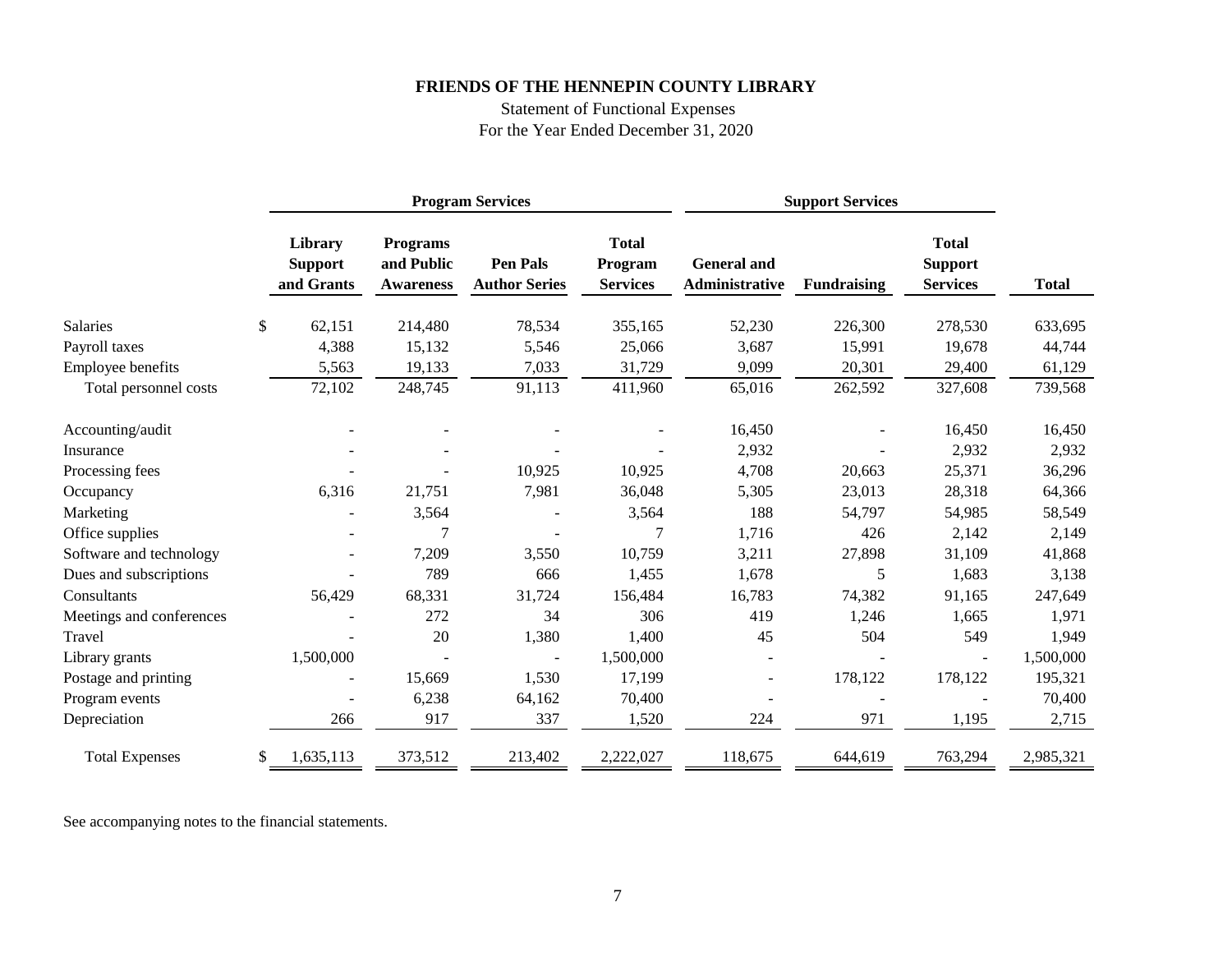Statements of Cash Flows

For the Years Ended December 31, 2021 and 2020

|                                                       | 2021            | 2020        |
|-------------------------------------------------------|-----------------|-------------|
|                                                       |                 |             |
| <b>CASH FLOWS FROM OPERATING ACTIVITIES</b>           |                 |             |
| Change in net assets                                  | \$<br>2,508,347 | 313,534     |
| Adjustments to reconcile change in net assets to      |                 |             |
| net cash provided by (used for) operating activities: |                 |             |
| Depreciation                                          | 22,365          | 2,715       |
| Realized and unrealized gains on investments          | (423, 056)      | (463, 421)  |
| Permanently restricted contributions received         | (1,500)         | (600)       |
| Changes in assets and liabilities:                    |                 |             |
| Decrease in promises to give                          | 24,747          | 37,080      |
| (Increase) decrease in prepaid expenses               | 6,969           | (11,797)    |
| Increase (decrease) in accounts payable               | 18,316          | (81, 691)   |
| Increase (decrease) in accrued compensation           | (5,997)         | 15,080      |
| Increase (decrease) in deferred revenue               | 54,487          | (325)       |
| Net cash provided by (used for) operating activities  | 2,204,678       | (189, 425)  |
| <b>CASH FLOWS FROM INVESTING ACTIVITIES</b>           |                 |             |
| Purchase of equipment and website                     | (39,300)        | (39,301)    |
| Purchase of investments                               | (2,156,224)     | (1,447,881) |
| Proceeds from sale of investments                     | 457,314         | 48,104      |
| Net cash used for investing activities                | (1,738,210)     | (1,439,078) |
| <b>CASH FLOWS FROM FINANCING ACTIVITIES</b>           |                 |             |
| Permanently restricted contributions received         | 1,500           | 600         |
| <b>INCREASE (DECREASE) IN CASH</b>                    | 467,968         | (1,627,903) |
| <b>CASH - BEGINNING OF YEAR</b>                       | 567,572         | 2,195,475   |
| <b>CASH - END OF YEAR</b>                             | \$<br>1,035,540 | 567,572     |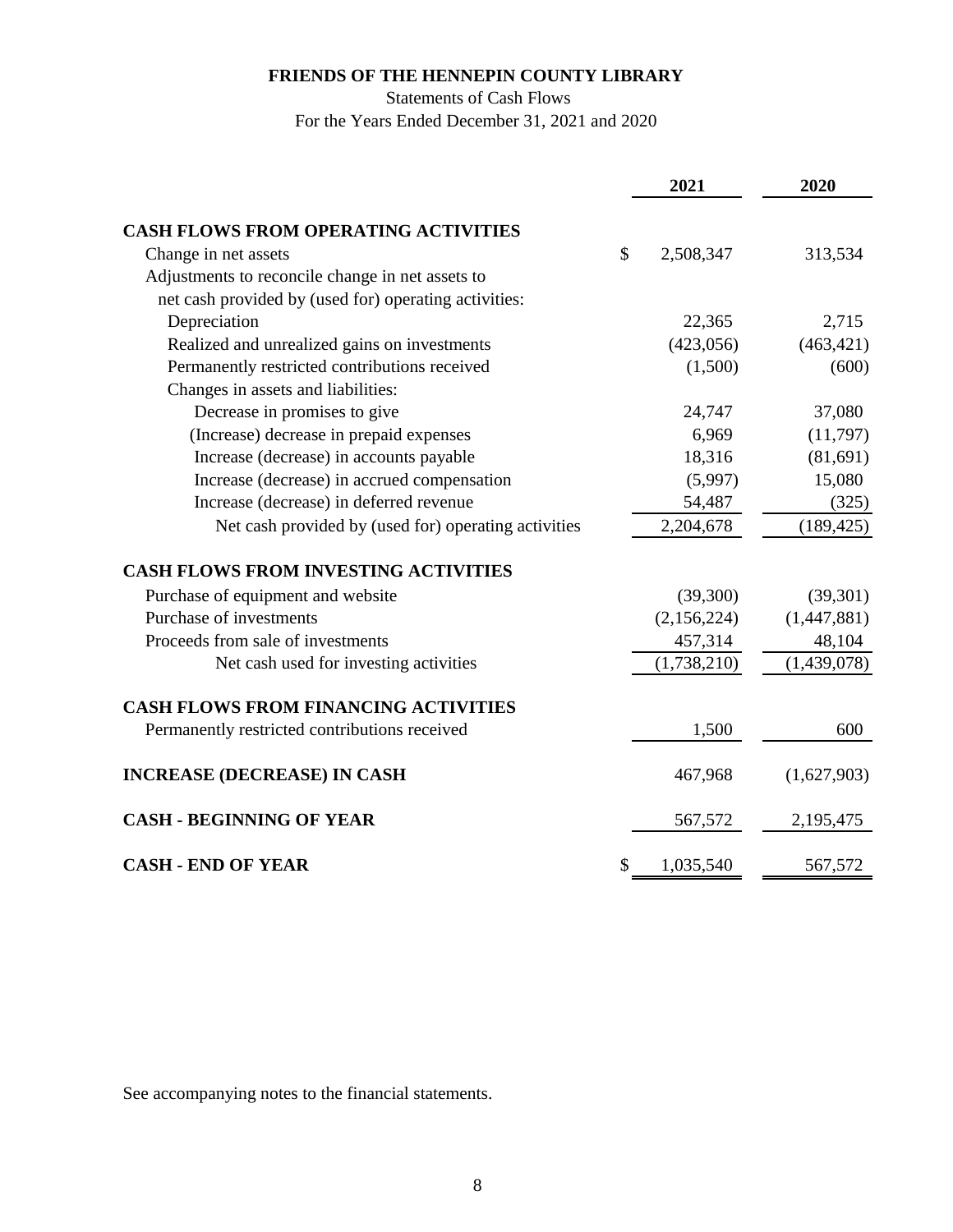Notes to the Financial Statements December 31, 2021 and 2020

## (1) **SUMMARY OF SIGNIFICANT ACCOUNTING POLICIES**

#### Organization

The mission of Friends of the Hennepin County Library (Friends of HCL) is to promote public support and appreciation for the Hennepin County Library system, to encourage the use of the libraries, to inform its members and the public of some issues affecting the libraries, and to provide assistance for the further enrichment of the library's collections and programs.

To accomplish these goals, Friends of HCL initiates projects and programs, and provides selective financial assistance where library needs cannot be met through normal revenue sources.

#### Basis of Presentation

The accompanying financial statements are presented on the accrual basis in accordance with accounting principles generally accepted in the United States of America (U.S. GAAP). Under U.S. GAAP, Friends of HCL is required to report information regarding its financial position and activities according to two classes of net assets:

Without donor restrictions – represent the portion of net assets that are not subject to donor restriction and in which management and the Board of Directors has discretion as to use. This includes \$759,620 and \$743,115, respectively, of funds designated by the Board of Directors as a quasi-endowment fund for library collections at December 31, 2021 and 2020.

With donor restrictions – represent the portion of net assets that arise from contributions that are restricted by donors for specific purposes or time periods, or to be retained in perpetuity for specific purposes as determined by the donor.

#### Revenue and Support

Friends of HCL recognizes contributions when cash, securities, unconditional promises to give, or other assets are committed by the donor. Conditional contributions - that is, those with a measurable performance or other barrier and a right of return - are not recognized until the conditions on which they depend have been met.

Certain Federal and Minnesota grants are conditioned upon certain performance requirements and/or the incurrence of allowable qualifying expenses. There were no contributions that had not been recognized due to conditions at December 31, 2020. At December 31, 2021, contributions of \$262,228 have not been recognized in the accompanying financial statements because the conditions have not been met.

Contributions are recorded as support without donor restrictions or support with donor restrictions, depending on the existence and/or nature of any donor restrictions. Support that is restricted by the donor is reported as an increase in net assets with donor restrictions. When a restriction expires (that is, when a stipulated time restriction ends or purpose restriction is accomplished), net assets with donor restrictions are reclassified to net assets without donor restrictions and reported in the statement of activities as net assets released from restrictions. Restricted contributions whose restrictions are met in the same reporting period are recorded as support without donor restrictions.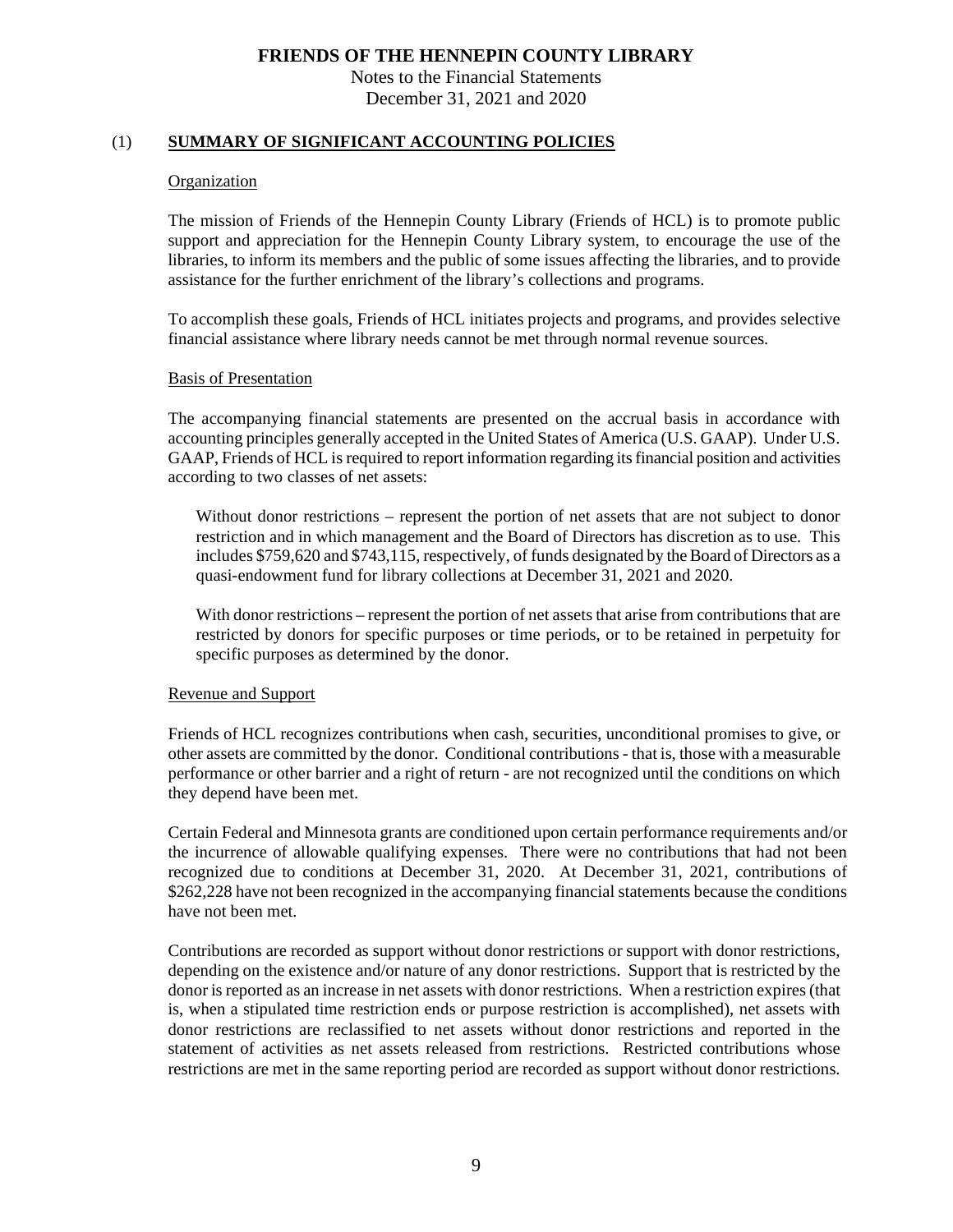Notes to the Financial Statements December 31, 2021 and 2020

## (1) **SUMMARY OF SIGNIFICANT ACCOUNTING POLICIES, (continued)**

#### Revenue and Support, (continued)

Program revenue consists of sponsorships and ticket sales for the Pen Pals series, which is an author lecture series. Friends of HCL recognizes the Pen Pals revenue when the performance obligation of holding an author lecture occurs. If payment is received for multiple lectures, the payment is allocated to revenue on a pro-rata basis as the lectures occur. Payments received in advance of the performance obligation are recorded as deferred revenue until the performance obligation is met.

#### In-Kind Contributions

Donated services are recognized as contributions if they (a) create or enhance nonfinancial assets or (b) require specialized skills, are performed by people with those skills and would otherwise be purchased by Friends of HCL. Donated materials are valued at fair value at the date of donation.

A number of volunteers have made significant contributions of their time to Friends of HCL to help with programs and activities. The value of this contributed time is not reflected in the financial statements as such volunteer time does not meet the criteria for recognition under U.S. GAAP.

## Cash

Cash is defined as cash in checking and savings accounts. Friends of HCL maintains checking and savings accounts at one financial institution. Accounts are insured by the Federal Deposit Insurance Corporation (FDIC) up to \$250,000. At times, Friends of HCL's funds may exceed the insured limits.

## Promises to Give

Unconditional promises to give are recognized at net realizable value if due within one year, and at net present value if due over one year. Conditional promises to give are recognized when the conditions on which they depend are substantially met.

#### Investments

Investments are recorded at fair value. The fair value of investments is based on quoted market prices, where available. Net investment income is reported in the statement of activities and consists of interest and dividend income, realized and unrealized gains and losses, less external and direct internal investment expenses. Interest and dividends are recorded when earned and unrealized gains and losses are recorded based on the fair value of the investment. Net investment income, including gains and losses on investments, is recorded as increases or decreases in net assets without donor restrictions unless its use is limited by donor-imposed restrictions or laws. The investments are exposed to various risks, such as interest rate, market, and credit risks.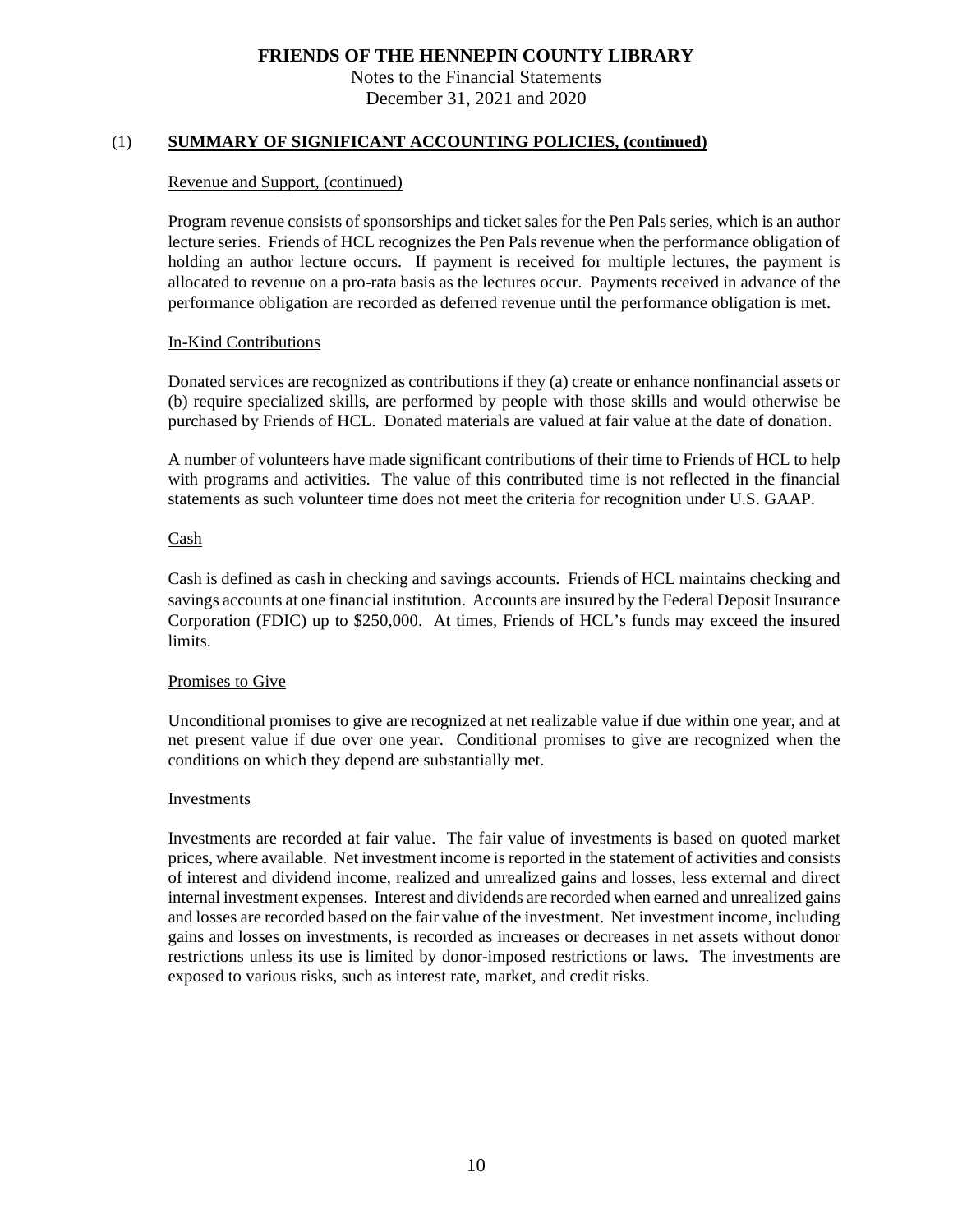Notes to the Financial Statements December 31, 2021 and 2020

## (1) **SUMMARY OF SIGNIFICANT ACCOUNTING POLICIES, (continued)**

#### Fair Value Measurements

Fair value measurement standards define fair value, establish a framework for measuring fair value, establish a fair value hierarchy based on the quality of inputs used to measure fair value, and require expanded disclosures about fair value measurements. Friends of HCL records its investments at fair value. In accordance with the related standards, Friends of HCL has categorized its investments, based on the priority of the inputs of the valuation technique, into a three-level fair value hierarchy. The fair value hierarchy consists of three levels of inputs that may be used to measure fair value as follows:

**Level 1** – Inputs that utilize quoted prices (unadjusted) in active markets for identical assets or liabilities that Friends of HCL has the ability to access.

**Level 2** – Inputs that include quoted prices for similar assets and liabilities in active markets and inputs that are observable for the asset or liability, either directly or indirectly, for substantially the full term of the financial instrument. Fair values for these instruments are estimated using pricing models, quoted prices of securities with similar characteristics, or discounted cash flows. The corporate bonds and notes held by Friends of HCL were valued based on inputs from brokers and dealers in secondary markets.

**Level 3** – Inputs that are unobservable inputs for the asset or liability, which are typically based on an entity's own assumptions, as there is little, if any, related market activity. Friends of HCL does not have any level 3 assets or liabilities.

If the inputs used to measure the financial instruments fall within different levels of the hierarchy, the categorization is based on the lowest level input that is significant to the fair value measurement of the instrument.

## Estimates

The preparation of financial statements in conformity with U.S. GAAP requires management to make estimates and assumptions that affect certain reported amounts and disclosures. Accordingly, actual results could differ from those estimates.

## Equipment, Website and Depreciation

Equipment and website purchases greater than \$1,000 are capitalized at cost and donated equipment and website is capitalized at fair value. Equipment and website costs are being depreciated over the estimated useful lives of the assets using straight-line method of depreciation. The estimated useful lives were as follows:

| Equipment | $3-10$ years |
|-----------|--------------|
| Website   | 3 years      |

## Advertising Costs

Advertising costs are expensed when incurred. Total advertising costs were \$51,910 and \$58,549 for the years ended December 31, 2021 and 2020, respectively.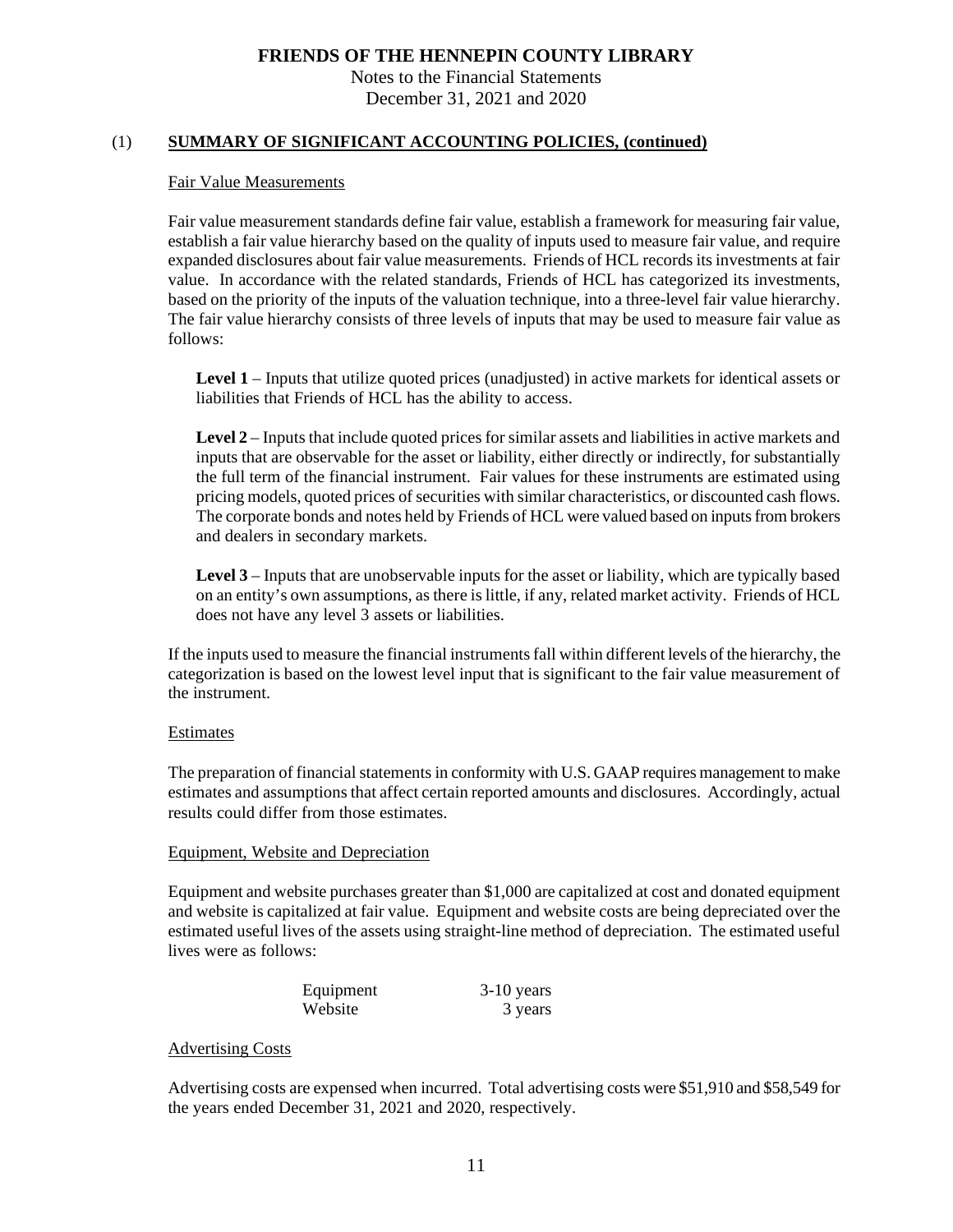Notes to the Financial Statements December 31, 2021 and 2020

## (1) **SUMMARY OF SIGNIFICANT ACCOUNTING POLICIES, (continued)**

#### Concentrations of Credit Risk

Financial instruments that potentially subject Friends of HCL to concentrations of credit risk consist principally of promises to give. Management believes concentrations of credit risk with respect to promises to give are limited due to their nature. As of December 31, 2021 and 2020, management believes Friends of HCL had no significant concentration of credit risk.

#### Reclassification

Certain 2020 amounts have been reclassified for comparability purposes with those of 2021.

#### Functional Allocation of Expenses

The costs of providing programs and other activities have been summarized on a functional basis in the statement of activities. The statement of functional expenses presents the natural classification detail of expenses by function. Accordingly, certain costs have been allocated among the programs and supporting services benefited. Expenses that are allocated include salaries, payroll taxes, employee benefits, occupancy, and depreciation. Such expenses are allocated based on staff time and efforts.

#### Tax Exempt Status

Friends of HCL is designated as a non-profit organization and is exempt from income taxes under Section 501(c)(3) of the Internal Revenue Code and Minnesota Statute.

It is the policy of Friends of HCL, in accordance with U.S. GAAP, to assess any uncertain tax positions and, if necessary, record a liability and related income tax expense for any uncertain tax positions. Management has analyzed the tax positions taken by Friends of HCL and has concluded that as of December 31, 2021 and 2020, there are no uncertain positions taken or expected to be taken that would require recognition of a liability or disclosure in the financial statements.

#### Subsequent Events

Management has evaluated subsequent events for potential recognition and disclosure through May 26, 2022, the date which the financial statements were available for issue.

## (2) **EQUIPMENT AND WEBSITE**

Equipment and website consist of the following at December 31, 2021 and 2020:

|                          | 2021    | 2020      |
|--------------------------|---------|-----------|
| Equipment                | 36,038  | 36,038    |
| Website                  | 118,600 | 79,300    |
| Accumulated depreciation | 91.237) | (68, 872) |
| Total                    | 63.401  | 46.466    |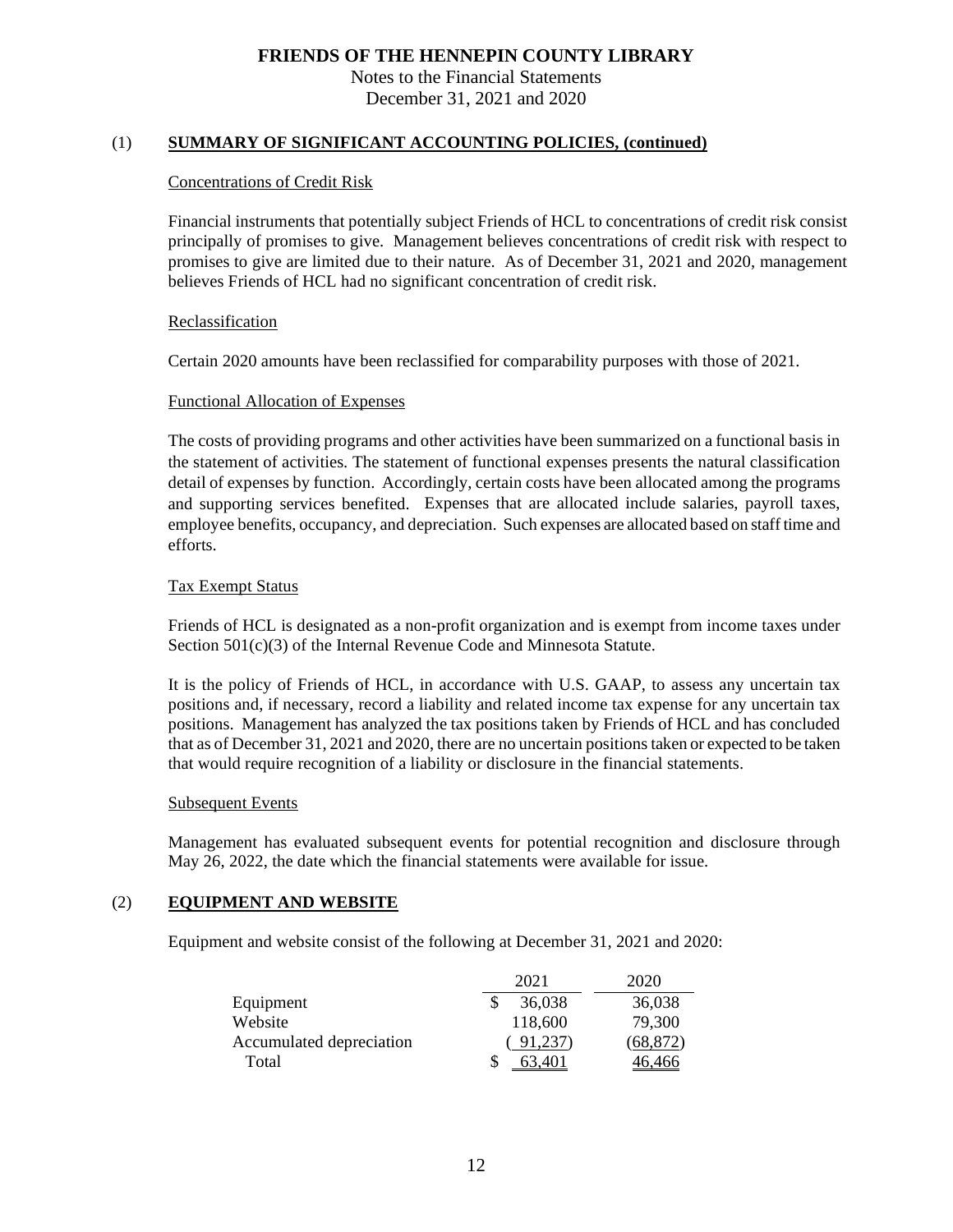Notes to the Financial Statements December 31, 2021 and 2020

## (3) **LIQUIDITY AND FINANCIAL ASSETS**

Friends of HCL regularly monitors liquidity required to meet its operating needs, while also striving to maximize the investment of its available funds. Friends of HCL has various sources of liquidity at its disposal, including cash. Monthly cash requirements are in the business checking and savings accounts. Cash in excess of those requirements are moved into investments to maximize earnings. Board designated book endowment funds are not available for operation needs unless approved by the Board.

The following table reflects the Friends of HCL's financial assets as of December 31, 2021 and 2020, reduced by amounts that are not available to meet general expenditures within one year of the statement of financial position date.

|                                                                              | 2021        | 2020      |
|------------------------------------------------------------------------------|-------------|-----------|
| Cash                                                                         | \$1,035,540 | 567,572   |
| Promises to give                                                             | 42,387      | 67,134    |
| Investments                                                                  | 6,758,571   | 4,636,605 |
| Total financial assets                                                       | 7,836,498   | 5,271,311 |
| Less amounts not available to be used within<br>one year:                    |             |           |
| Board designated book endowment                                              | 759,620)    | 743,115)  |
| Donor restricted for perpetuity                                              | 581,635)    | 580,135)  |
| Donor restricted for use and time                                            | 608,332)    | 727,802)  |
| Financial assets available within one<br>year to meet cash needs for general |             |           |
| expenditures                                                                 | \$5,886,91  |           |

#### (4) **INVESTMENTS**

Investments are comprised of the following at December 31, 2021 and 2020:

| 2021      | 2020      |
|-----------|-----------|
| 183,102   | 169,422   |
|           | 45,128    |
|           |           |
| 2,766,996 | 1,731,104 |
| 3,300,262 | 2,465,048 |
| 508,211   | 225,903   |
|           | .636,605  |
|           |           |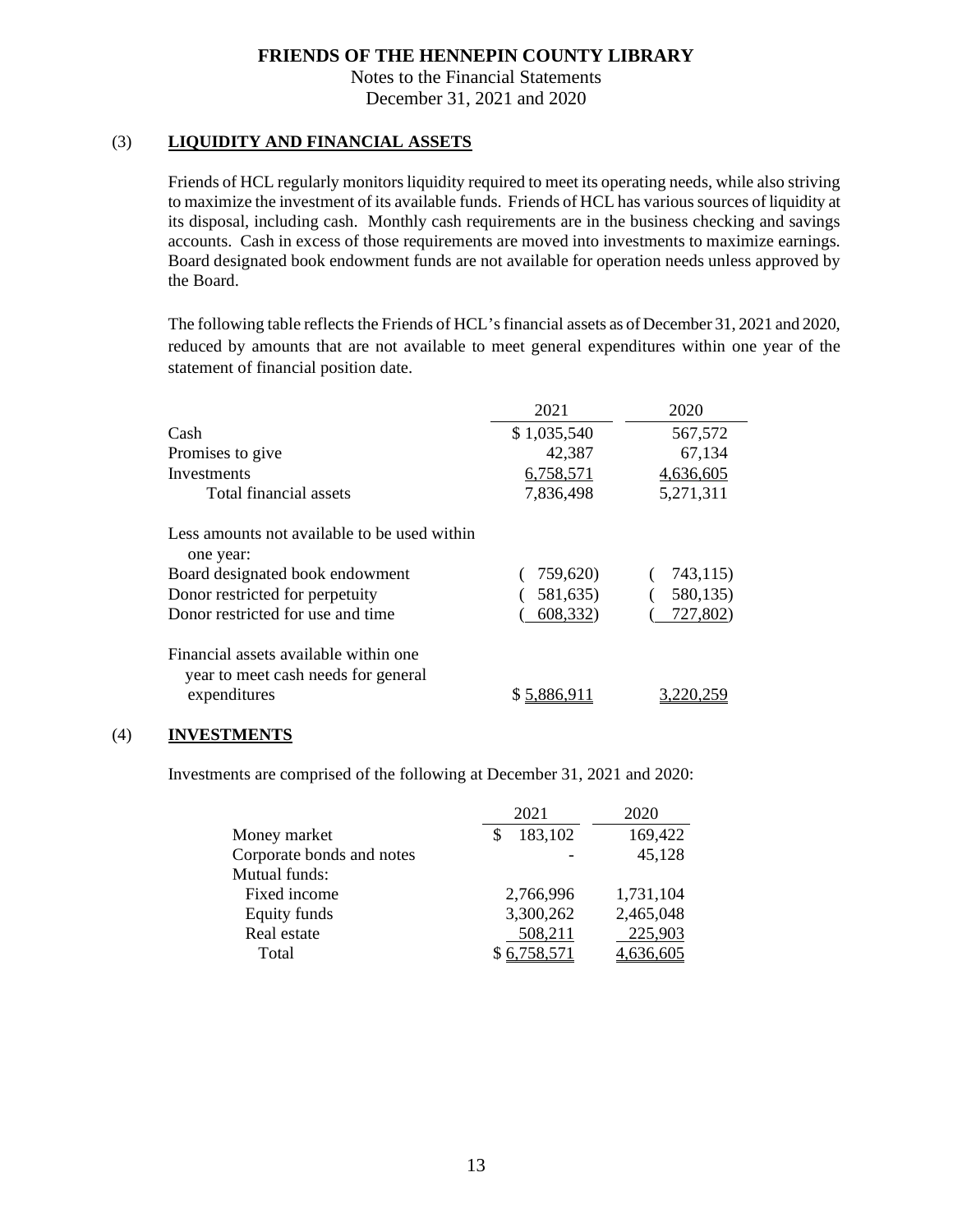Notes to the Financial Statements December 31, 2021 and 2020

#### (5) **FAIR VALUE MEASUREMENTS**

The following tables present Friends of HCL's fair value hierarchy for those assets measured at fair value on a recurring basis as of December 31, 2021 and 2020:

|                           | 2021          |         |         |           |  |  |
|---------------------------|---------------|---------|---------|-----------|--|--|
|                           | Level 1       | Level 2 | Level 3 | Total     |  |  |
| Money market              | \$<br>183,102 |         |         | 183,102   |  |  |
| Mutual funds:             |               |         |         |           |  |  |
| Fixed income              | 2,766,996     |         |         | 2,766,996 |  |  |
| Equity funds              | 3,300,262     |         |         | 3,300,262 |  |  |
| Real estate               | 508,211       |         |         | 508,211   |  |  |
| Total                     | \$6,758,571   |         |         | 6,758,571 |  |  |
|                           | 2020          |         |         |           |  |  |
|                           | Level 1       | Level 2 | Level 3 | Total     |  |  |
| Money market              | 169,422<br>S  |         |         | 169,422   |  |  |
| Corporate bonds and notes |               | 45,128  |         | 45,128    |  |  |
| Mutual funds:             |               |         |         |           |  |  |
| Fixed income              | 1,731,104     |         |         | 1,731,104 |  |  |
| Equity funds              | 2,465,048     |         |         | 2,465,048 |  |  |
| Real estate               | 225,903       |         |         | 225,903   |  |  |
| Total                     | \$4,591,477   |         |         | 4,636,605 |  |  |

## (6) **NET ASSETS WITH DONOR RESTRICTIONS**

Net assets were released from donor restrictions by incurring expenses that satisfy the restricted purpose or other events specified by the donors. Net assets released from restriction were comprised of the following at December 31, 2021 and 2020:

|                                             | 2021      | 2020           |
|---------------------------------------------|-----------|----------------|
| Satisfaction of purpose restrictions:       |           |                |
| Doty Fund                                   | \$25,000  | 25,000         |
| Book collections                            | 53,369    | 33,103         |
| Local libraries                             | 88,524    | 30,350         |
| Kesti Book Fund                             | 1,380     |                |
| Literacy Fund                               | 100,000   | 100,000        |
| Local friends                               | 9,671     | 78,346         |
| Senior outreach                             | 11,616    |                |
| Various small programs                      | 3,737     |                |
| Endowment fund appropriation                | 55,254    | 28,042         |
| Total net assets released from restrictions | \$348,551 | <u>294,841</u> |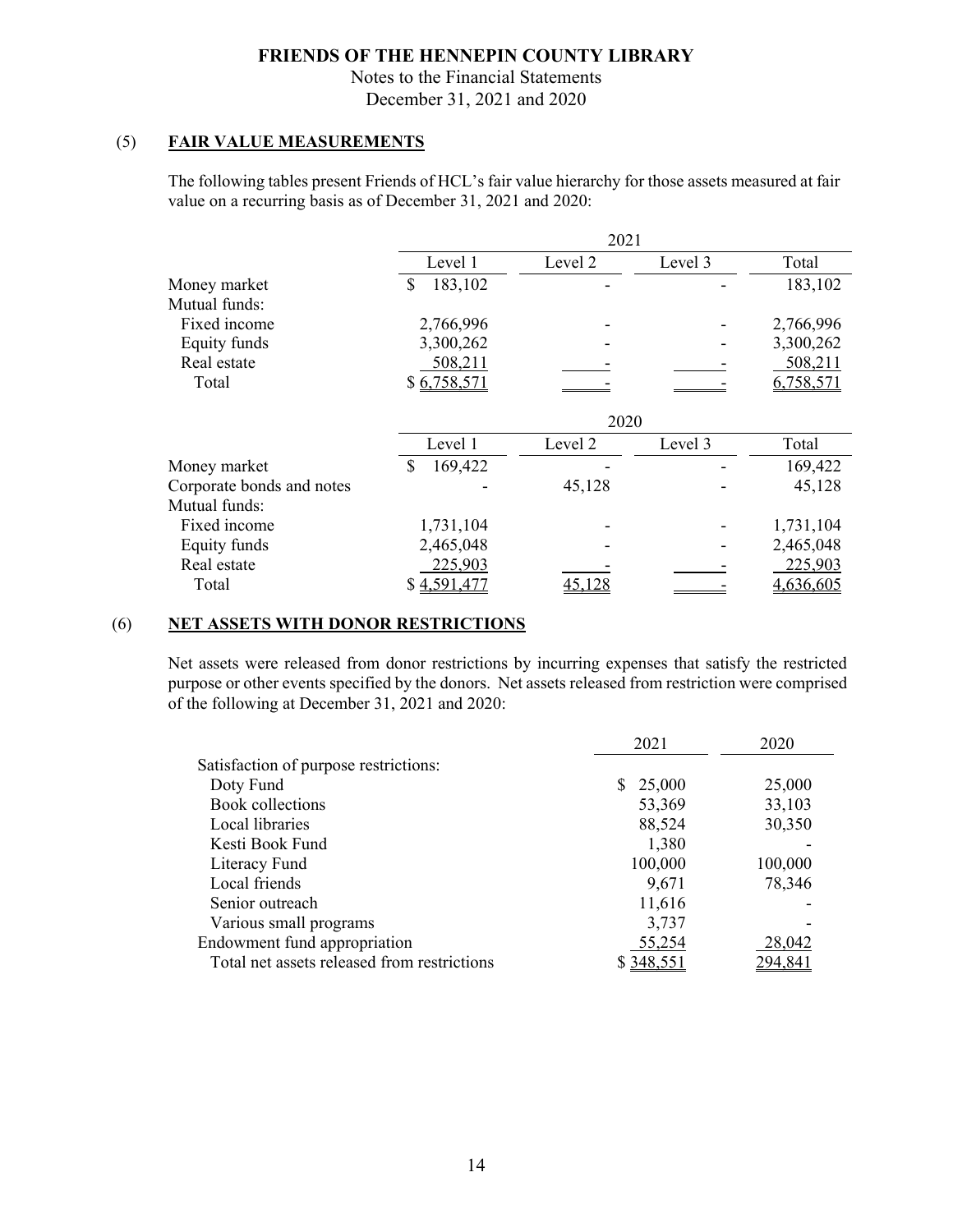Notes to the Financial Statements December 31, 2021 and 2020

## (6) **NET ASSETS WITH DONOR RESTRICTIONS, (continued)**

Net assets with donor restriction are restricted for the following purposes as of December 31, 2021 and 2020:

|                                                | 2021          | 2020     |
|------------------------------------------------|---------------|----------|
| Subject to expenditure for specified purposes: |               |          |
| <b>Literacy Fund</b>                           | \$<br>446,500 | 546,500  |
| Cole Fund                                      |               | 1,984    |
| Special collections and digitization           |               | 53,369   |
| Doty Fund                                      |               | 25,000   |
| Senior outreach                                |               | 11,616   |
| Local friends groups                           | 134,108       | 137,639  |
| Kesti Book Fund                                | 9,338         | 10,691   |
| Local libraries                                | 20,000        | 8,524    |
| Various small programs                         | 2,205         | 3,300    |
|                                                | 612,151       | 798,623  |
| Endowment fund:                                |               |          |
| Funds to be held in perpetuity                 | 581,635       | 580,135  |
| Earnings subject to appropriation and          |               |          |
| restricted to collection acquisitions          | 176,181       | 159,788  |
|                                                | 757,816       | 739,923  |
| Total net assets with donor restrictions       | \$1,369,967   | .538.546 |

## (7) **BOOK ENDOWMENT**

Friends of HCL's endowment fund was established for the purpose of augmenting the library's annual book budget. A portion of income from the invested funds is supplied to the library each year. The endowment includes both donor-restricted endowment funds and funds designated by the Board of Directors to function as an endowment. As required by U.S. GAAP, net assets associated with endowment funds, including funds designated by the Board of Directors to function as endowments, are classified and reported based on the existence or absence of donor-imposed restrictions.

## Interpretation of Relevant Law

The Board of Directors of Friends of the Hennepin County Library has interpreted the Minnesota Uniform Prudent Management of Institutional Funds Act (UPMIFA) as requiring the preservation of the fair value of the original gift as of the gift date of the donor-restricted endowment fund absent explicit donor stipulations to the contrary. As a result of this interpretation, Friends of HCL classifies contributions to be held in perpetuity as net assets with donor restrictions as the original value of the gifts to the endowment and the value of subsequent gifts to the endowment. The remaining portion of donor-restricted endowment funds, if any that are not classified as to be held in perpetuity, are classified as purpose restricted until those amounts are appropriated for expenditure by Friends of HCL.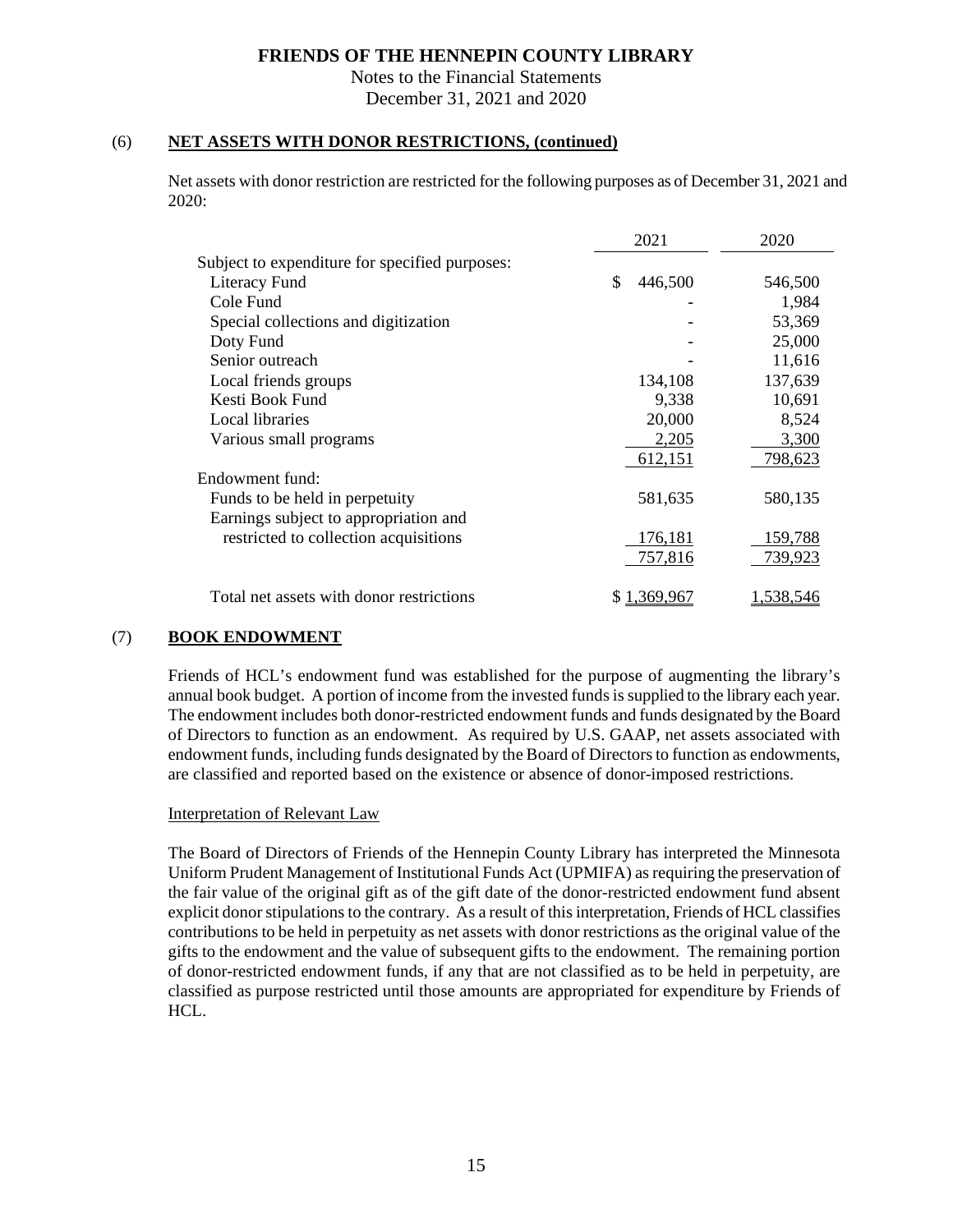Notes to the Financial Statements December 31, 2021 and 2020

## (7) **BOOK ENDOWMENT, (continued)**

In accordance with UPMIFA, Friends of HCL considers the following factors in making a determination to appropriate or accumulate donor-restricted endowment funds:

- 1) The duration and preservation of the fund
- 2) The purposes of Friends of HCL and the donor-restricted endowment fund
- 3) General economic conditions
- 4) The possible effect of inflation and deflation
- 5) The expected total return from income and the appreciation of investments
- 6) Other resources of Friends of HCL
- 7) The investment policies of Friends of HCL

#### Investment Objectives and Strategies

Friends of HCL has adopted an investment policy to provide guidelines for investing endowment assets. Under this policy, as approved by the Finance Committee of the Board of Directors, the endowment assets are invested in a manner that is intended to maintain the purchasing power of the current assets and all future contributions, maximize return within reasonable and prudent levels of risk, and maintain an appropriate asset allocation based on a total return policy that is compatible with a flexible spending policy. To achieve these objectives, Friends of HCL follows an asset diversification plan, sets performance benchmarks for investment managers, and has established various asset quality and limitations thresholds. Actual returns in any given year may vary from this amount.

Endowment net asset composition for the years ended December 31, 2021 and 2020 are as follows:

|                                                |                      | 2021        |           |
|------------------------------------------------|----------------------|-------------|-----------|
|                                                | Without Donor        | With Donor  |           |
|                                                | Restriction          | Restriction | Total     |
| Donor-restricted endowment funds:              |                      |             |           |
| Original gift amounts to be held in perpetuity | \$                   | 581,635     | 581,635   |
| Accumulated investment income                  |                      | 176,181     | 176,181   |
| Board-designated endowment funds               | 759,620              |             | 759,620   |
| Total funds                                    | \$759,620            | 757,816     | 1,517,436 |
|                                                |                      |             |           |
|                                                |                      | 2020        |           |
|                                                | <b>Without Donor</b> | With Donor  |           |
|                                                | Restriction          | Restriction | Total     |
| Donor-restricted endowment funds:              |                      |             |           |
| Original gift amounts to be held in perpetuity | \$                   | 580,135     | 580,135   |
| Accumulated investment income                  |                      | 159,788     | 159,788   |
| Board-designated endowment funds               | 743.115              |             | 743,115   |
| Total funds                                    | 743,115              | 739,923     | 1,483,038 |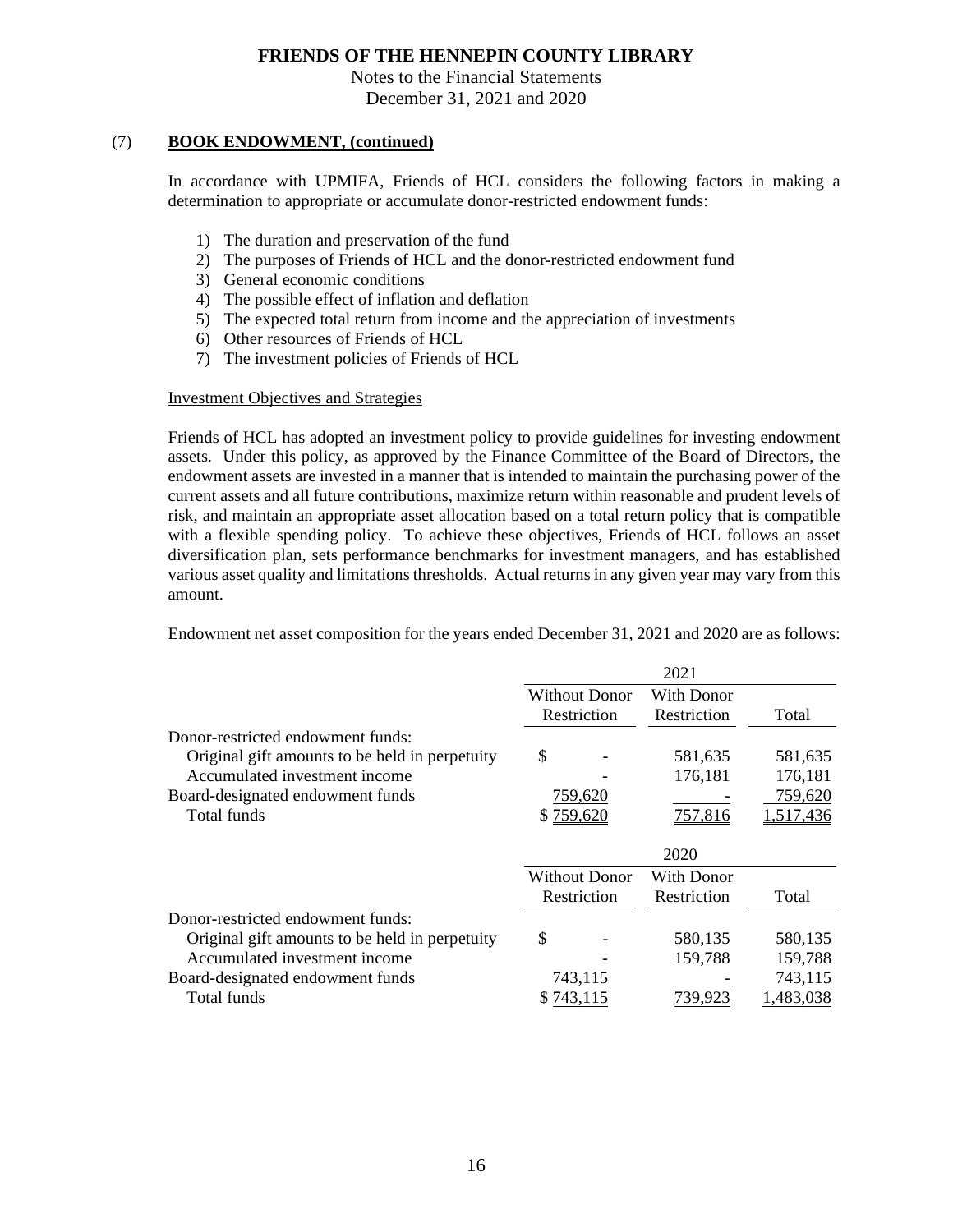Notes to the Financial Statements December 31, 2021 and 2020

## (7) **BOOK ENDOWMENT, (continued)**

The following is a summary of endowment funds subject to the UPMIFA for the years ended December 31, 2021 and 2020:

|                                                       | 2021                 |                   |           |
|-------------------------------------------------------|----------------------|-------------------|-----------|
|                                                       | <b>Without Donor</b> | <b>With Donor</b> |           |
|                                                       | Restriction          | Restriction       | Total     |
| Endowment net assets,                                 |                      |                   |           |
| January 1, 2021                                       | \$743,115            | 739,923           | 1,483,038 |
| Investment income, net                                | 71,948               | 71,647            | 143,595   |
| Contributions                                         |                      | 1,500             | 1,500     |
| Appropriations of endowment                           |                      |                   |           |
| assets for expenditure                                | (55, 443)            | (55,254)          | (110,697) |
| Endowment net assets,<br>December 31, 2021            | \$759,620            | 757,816           | 1,517,436 |
|                                                       |                      | 2020              |           |
|                                                       | <b>Without Donor</b> | <b>With Donor</b> |           |
|                                                       | Restriction          | Restriction       | Total     |
| Endowment net assets,                                 |                      |                   |           |
| January 1, 2020                                       | \$675,729            | 672,225           | 1,347,954 |
| Investment income, net                                | 95,554               | 95,140            | 190,694   |
| Contributions                                         |                      | 600               | 600       |
| Appropriations of endowment<br>assets for expenditure | 28,168)              | 28,042)           | 56,210)   |
| Endowment net assets,<br>December 31, 2020            | \$743,115            | <u>739.923</u>    | 1,483,038 |

#### Fund with Deficiencies

From time to time, the fair value of assets associated with individual endowment funds may fall below the level that the donor requires Friends of HCL to retain as a fund of perpetual duration. There were no such deficiencies as of December 31, 2021 and 2020, in the donor-restricted endowment funds.